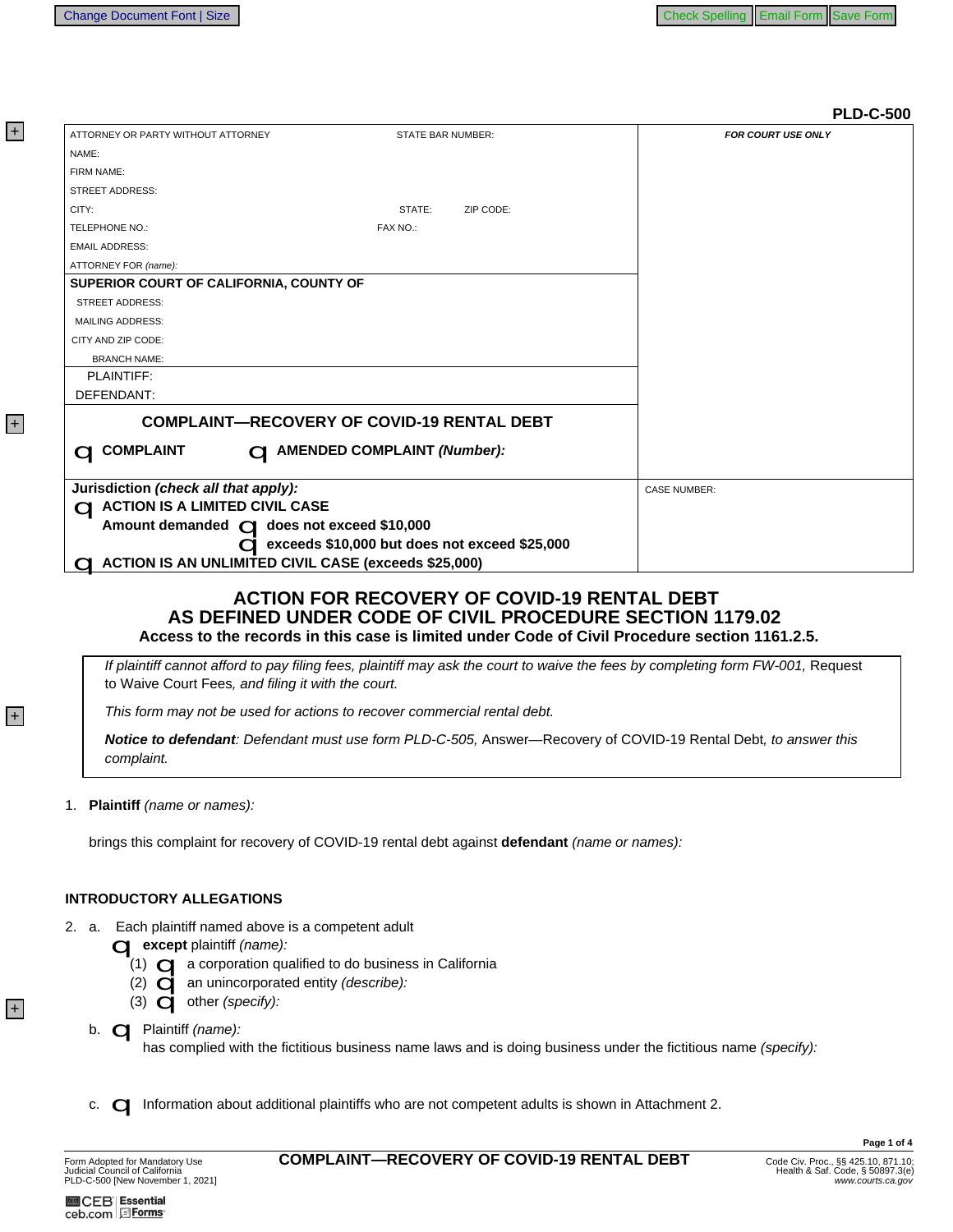**PLD-C-500** 

| PLAINTIFF:                                                                                                                                                                                                                                                                                                                                                       | <b>CASE NUMBER:</b>                                   |
|------------------------------------------------------------------------------------------------------------------------------------------------------------------------------------------------------------------------------------------------------------------------------------------------------------------------------------------------------------------|-------------------------------------------------------|
| DEFENDANT:                                                                                                                                                                                                                                                                                                                                                       |                                                       |
| This court is the proper court because<br>3.<br>a. $\bigcirc$ a defendant lives here now.<br>b. $\Box$ a defendant entered into the rental agreement or lease here.<br>c. $\bigcirc$ the property that is the subject matter of the rental agreement or lease is here.<br>d. $\bigcirc$ Other (specify):                                                         |                                                       |
| 4. <b>O Plaintiff has been assigned the rights to the COVID-19 rental debt that is set out in item 6 of this complaint, by (name of</b><br>assignor):                                                                                                                                                                                                            |                                                       |
| <b>ALLEGATIONS ABOUT COVID-19 RENTAL DEBT</b>                                                                                                                                                                                                                                                                                                                    |                                                       |
| 5. a. Defendant (name each)<br>agreed to pay rent for the premises at (address):<br>during part or all of the period between March 1, 2020, and September 30, 2021.                                                                                                                                                                                              |                                                       |
| b. The rent was in the amount of \$<br>payable <b>Q</b> monthly <b>Q</b> Other (specify):                                                                                                                                                                                                                                                                        |                                                       |
| c. C Defendant (name each)<br>agreed to pay other amounts as part of the rental agreement or lease, for (describe service paid for)<br>in the amount of \$<br>payable <b>Q</b> monthly <b>Q</b> Other (specify):                                                                                                                                                 |                                                       |
| d. Copies of all relevant rental agreements or leases for the tenancy described in item 5a are attached, numbered as<br>Attachment 5.                                                                                                                                                                                                                            |                                                       |
| The plaintiff claims defendant or defendants owe \$<br>6.<br>tenancy that came due between March 1, 2020, and September 30, 2021. (Complete items a and b.)                                                                                                                                                                                                      | for unpaid rent or other financial obligations of the |
| a. Rent due. (List all rent plaintiff claims defendant or defendants owe that came due during the period from March 1, 2020, to<br>September 30, 2021. For each month you claim rent is due, include each amount due and the date it came due. If there is not<br>enough space below, check the box below, use form $MC-025$ , and title it Attachment $6(a)$ .) |                                                       |

Other allegations are on form MC-025.

b. Other amounts of COVID-19 rental debt due. (List all unpaid financial obligations under the lease or rental agreement (other than rent) that plaintiff claims defendant owes and that came due during the period from March 1, 2020, to September 30, 2021. For each month you claim other financial obligations are due, include each amount, the date it came due, and what it was for (for example, parking fees or utilities included as part of the rental agreement). If there is not enough space below, check the box below, use form MC-025, and title it Attachment 6(b).) Other allegations are on form MC-025.

 $\overline{+}$ 

 $\overline{+}$ 

 $|+|$ 

 $|+|$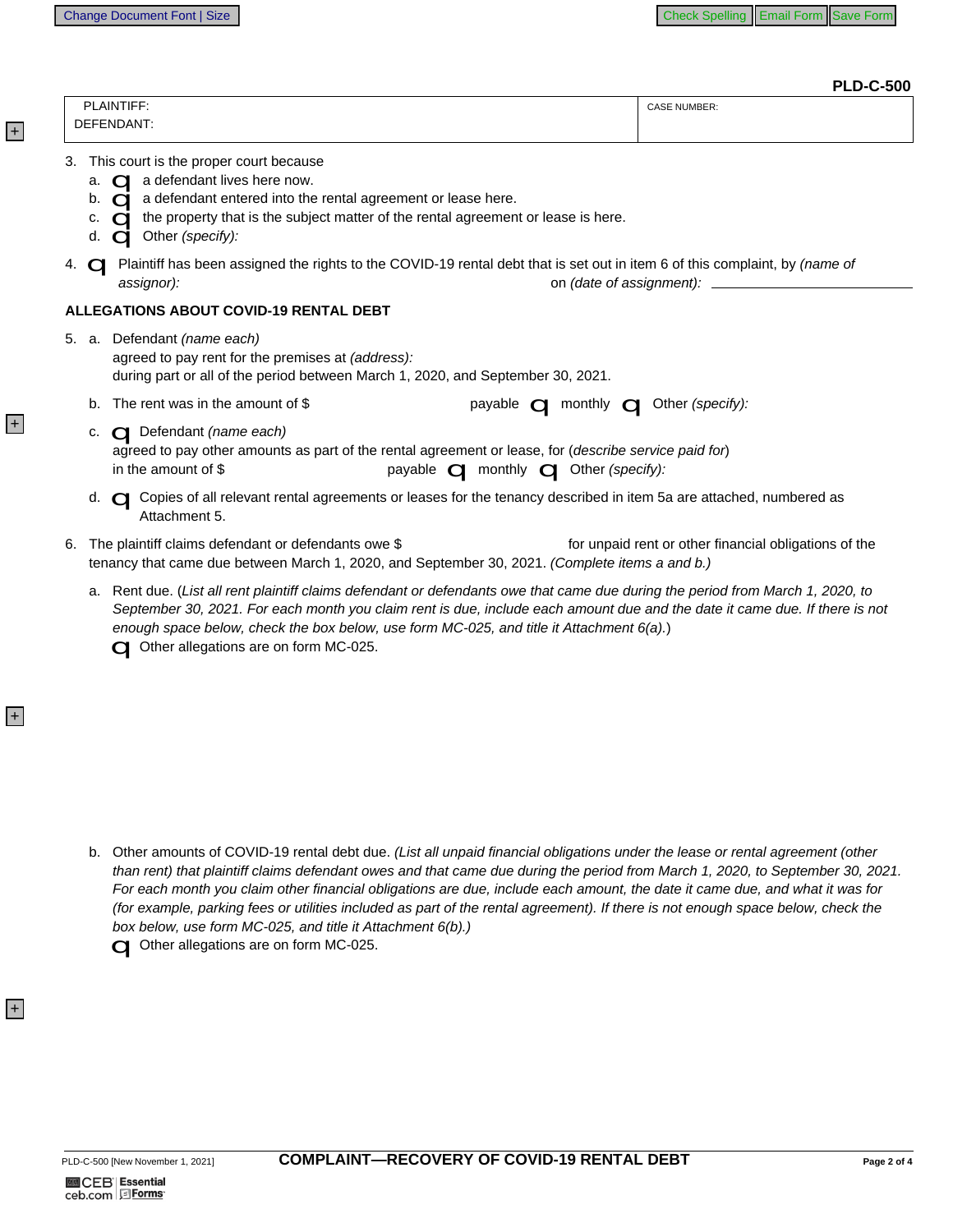$|+|$ 

 $\left| + \right|$ 

 $|+|$ 

 $\overline{+}$ 

|            | <b>PLD-C-500</b>    |
|------------|---------------------|
| PLAINTIFF: | <b>CASE NUMBER:</b> |
| DEFENDANT: |                     |
|            |                     |

## ALLEGATIONS ABOUT RENTAL ASSISTANCE

- 7. a. Plaintiff made a good-faith effort to help defendant obtain rental assistance before filing this case, as required under Code of Civil Procedure section 871.10(a), by (check all that apply):
	- (1) <a>
	O investigating whether governmental rental assistance is available to the defendant.
	- (2) **C** seeking governmental rental assistance for the defendant.
	- (3) C cooperating with the defendant's efforts to obtain rental assistance from any governmental entity or other third party.
	- b. **Q** Documentation of the efforts described in item 7a is attached as required by statute and marked as Attachment 7.
	- c. **O Plaintiff does not have documentation of the efforts described in item 7a, but made the following efforts (describe):**

8. Plaintiff states that the following are true:

(Note: The statements in items 8a and b must be verified under penalty of perjury before a judgment for plaintiff can be entered by the court. [See Health & Saf. Code, § 50897.3(e).] If plaintiff later requests a default judgment, plaintiff must file Verification by Plaintiff Regarding Rental Assistance-Recovery of COVID-19 Rental Debt (form PLD-C-520) with that request.)

- a. **O** The landlord has not received rental assistance or other financial compensation from any other source corresponding to any of the amount claimed in item 6.
- b. **Q** The landlord does not have any application pending for rental assistance or other financial compensation from any other source corresponding to any of the amount claimed in item 6.
- c.  $\Box$  (Complete if plaintiff is not the landlord.)

The landlord is (name) and plaintiff can make the statements above on the following basis (describe the basis for plaintiff making the statements in items 8a and b):